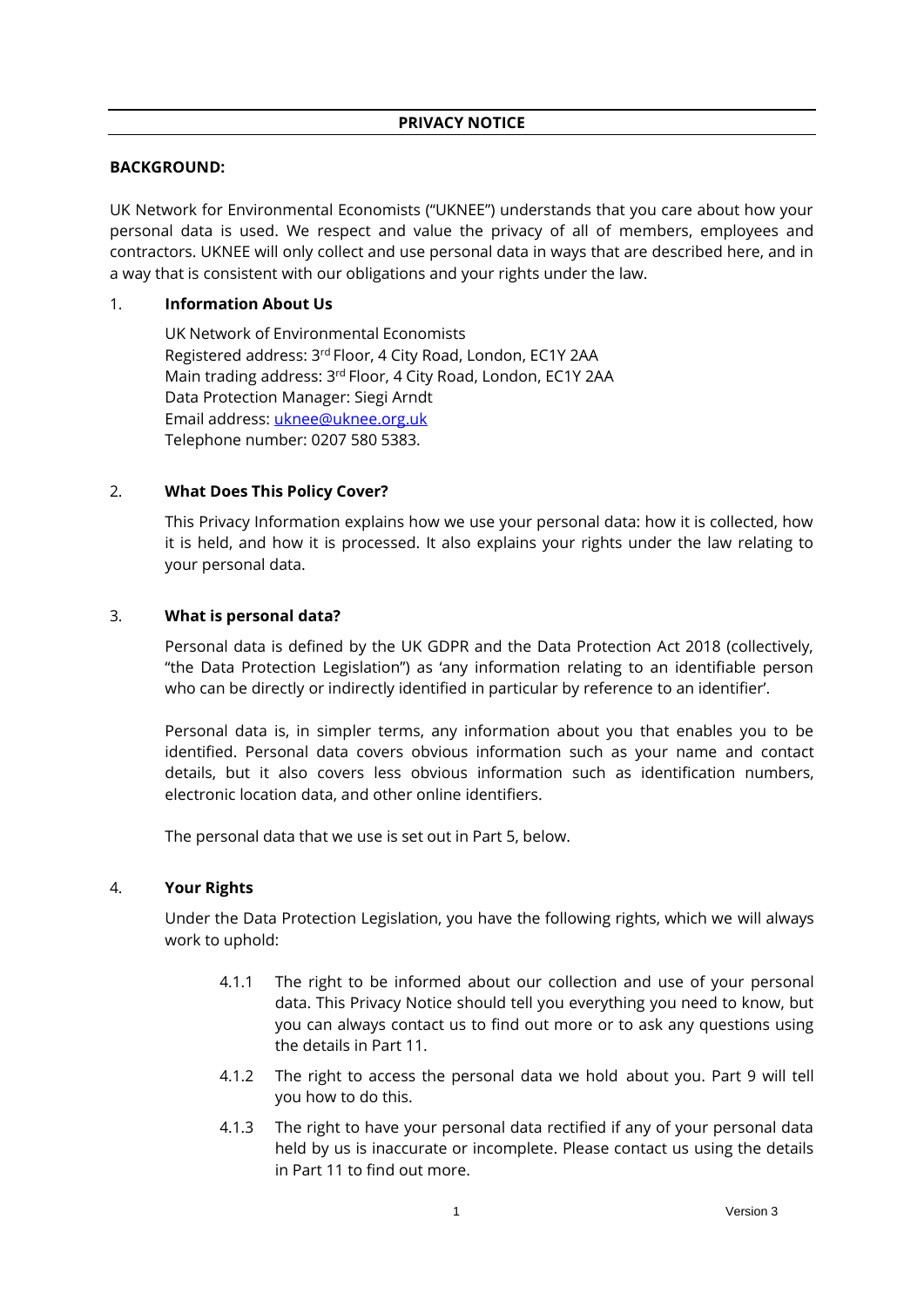- 4.1.4 The right to be forgotten, i.e. the right to ask us to delete or otherwise dispose of any of your personal data that we hold. Please contact us using the details in Part [11](#page-4-0) to find out more.
- 4.1.5 The right to restrict (i.e. prevent) the processing of your personal data.
- 4.1.6 The right to object to us using your personal data for a particular purpose or purposes.
- 4.1.7 The right to withdraw consent. This means that, if we are] relying on your consent as the legal basis for using your personal data, you are free to withdraw that consent at any time.
- 4.1.8 The right to data portability. This means that, if you have provided personal data to us directly, we are using it with your consent or for the performance of a contract, and that data is processed using automated means, you can ask us for a copy of that personal data to re-use with another service or business in many cases.
- 4.1.9 Rights relating to automated decision-making and profiling. We do not use your personal data in this way.
- 4.1.10 If you have any cause for complaint about Our use of your personal data, please contact Us using the details provided in section 13 and We will do Our best to solve the problem for you. If We are unable to help, you also have the right to lodge a complaint with the UK's supervisory authority, the Information Commissioner's Office.

For more information about our use of your personal data or exercising your rights as outlined above, please contact us using the details provided in Part [11.](#page-4-0)

It is important that your personal data is kept accurate and up-to-date. If any of the personal data we hold about you changes, please keep us informed as long as we have that data.

Further information about your rights can also be obtained from the Information Commissioner's Office or your local Citizens Advice Bureau.

If you have any cause for complaint about our use of your personal data, you have the right to lodge a complaint with the Information Commissioner's Office. We would welcome the opportunity to resolve your concerns ourselves, however, so please contact us first, using the details in Part 11.

# <span id="page-1-0"></span>5. **What Data Do We Collect?**

We may collect and hold some or all of the personal and non-personal data set out in the table below, using the methods also set out in the table. We do not collect any 'special category' or 'sensitive' personal data.

| <b>Data Collected</b>                                           | <b>How We Collect the Data</b>                                                     |
|-----------------------------------------------------------------|------------------------------------------------------------------------------------|
| Identity Information e.g. name, title,<br>date of birth, gender | When you sign up to our mailing list or register<br>for an event                   |
|                                                                 | Contact information e.g. address, When you sign up to our mailing list or register |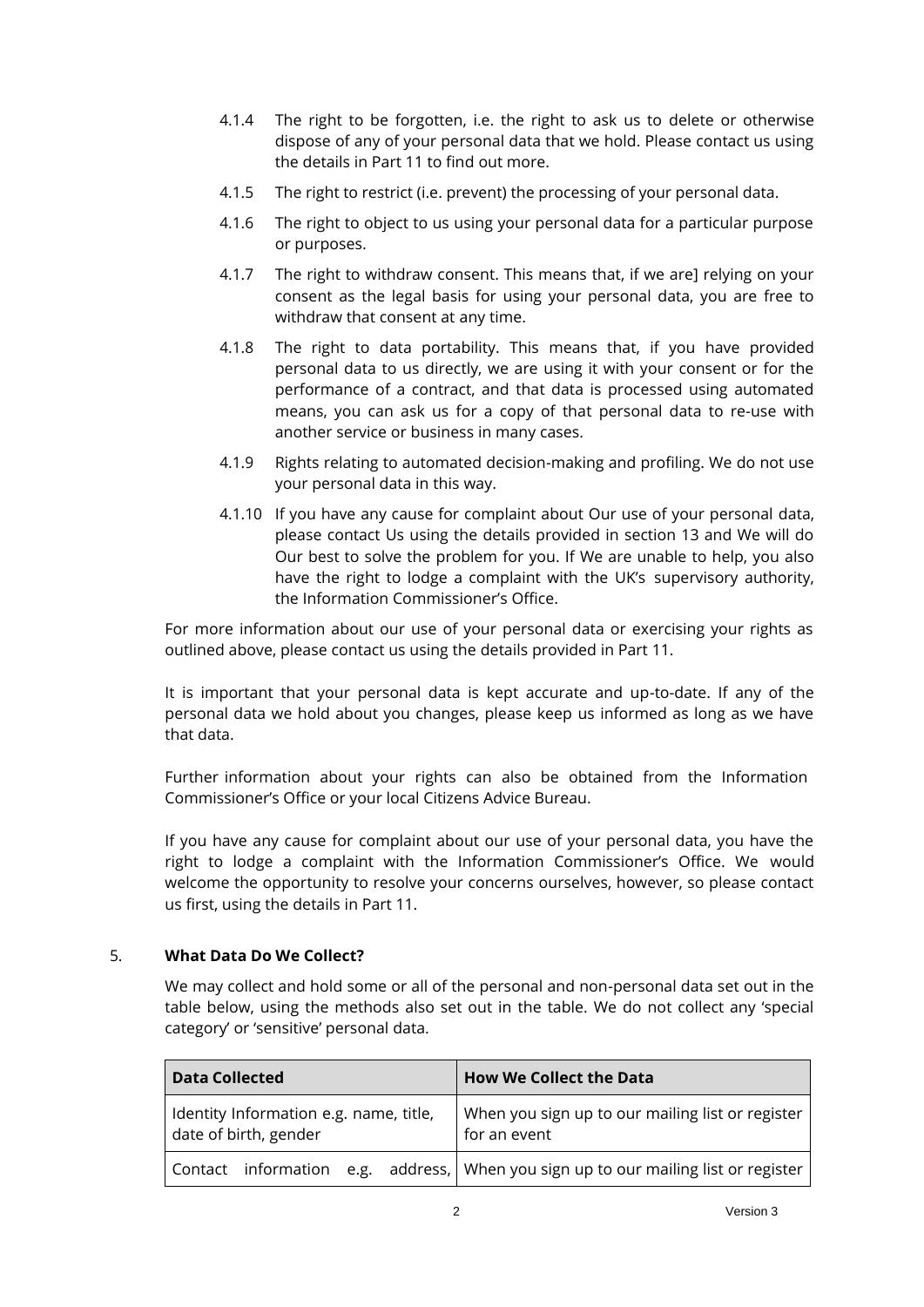| email address, telephone number                                            | for an event                                                                                                                         |
|----------------------------------------------------------------------------|--------------------------------------------------------------------------------------------------------------------------------------|
| Business information e.g. business<br>name, address, job title, profession | When you sign up to our mailing list or register<br>for an event                                                                     |
| IP address                                                                 | When you use our website. We may use a<br>web analytics service to track and report on<br>general website traffic using IP addresses |

### 6. **How Do We Use Your Data?**

- 6.1 All personal data is processed and stored securely, for no longer than is necessary in light of the reason(s) for which it was first collected. We will comply with Our obligations and safeguard your rights under the GDPR at all times. For more details on security see section 8 below.
- 6.2 Our use of your personal data will always have a lawful basis, either because it is necessary for Our performance of a contract with you, because you have consented to Our use of your personal data (e.g. by subscribing to emails), or because it is in Our legitimate interests. Specifically, We may use your data for the following purposes:
	- Replying to emails from you
	- Supplying you with emails that you have opted into (you may unsubscribe or opt-out at any time by clicking on the unsubscribe link);
	- If you give us your business card with your contact details, we may store this data on our contact software.
- 6.3 You have the right to withdraw your consent to US using your personal data at any time, and to request that We delete it.
- 6.4 We do not keep your personal data for any longer than is necessary in light of the reason(s) for which it was first collected. Data will therefore be retained for the following periods (or it's retention will be determined on the following bases):
	- Mailing lists are maintained on a web-based email service, allowing users to update their details or unsubscribe via links provided on emails. Data is therefore 'self-cleaning'
	- Any newsletter opt-ins received by email are deleted as soon as they are transferred to the database

# 7. **How and Where Do You Store or Transfer My Personal Data?**

We will only store or transfer personal data in or to countries that are deemed to provide an adequate level of protection for personal data. For further information about adequacy decisions and adequacy regulations, please refer to the Information Commissioner's Office.

The security of your personal data is essential to us, and to protect your data, we take a number of important measures, including the following:

• limiting access to your personal data to those employees, agents, contractors, and other third parties with a legitimate need to know and ensuring that they are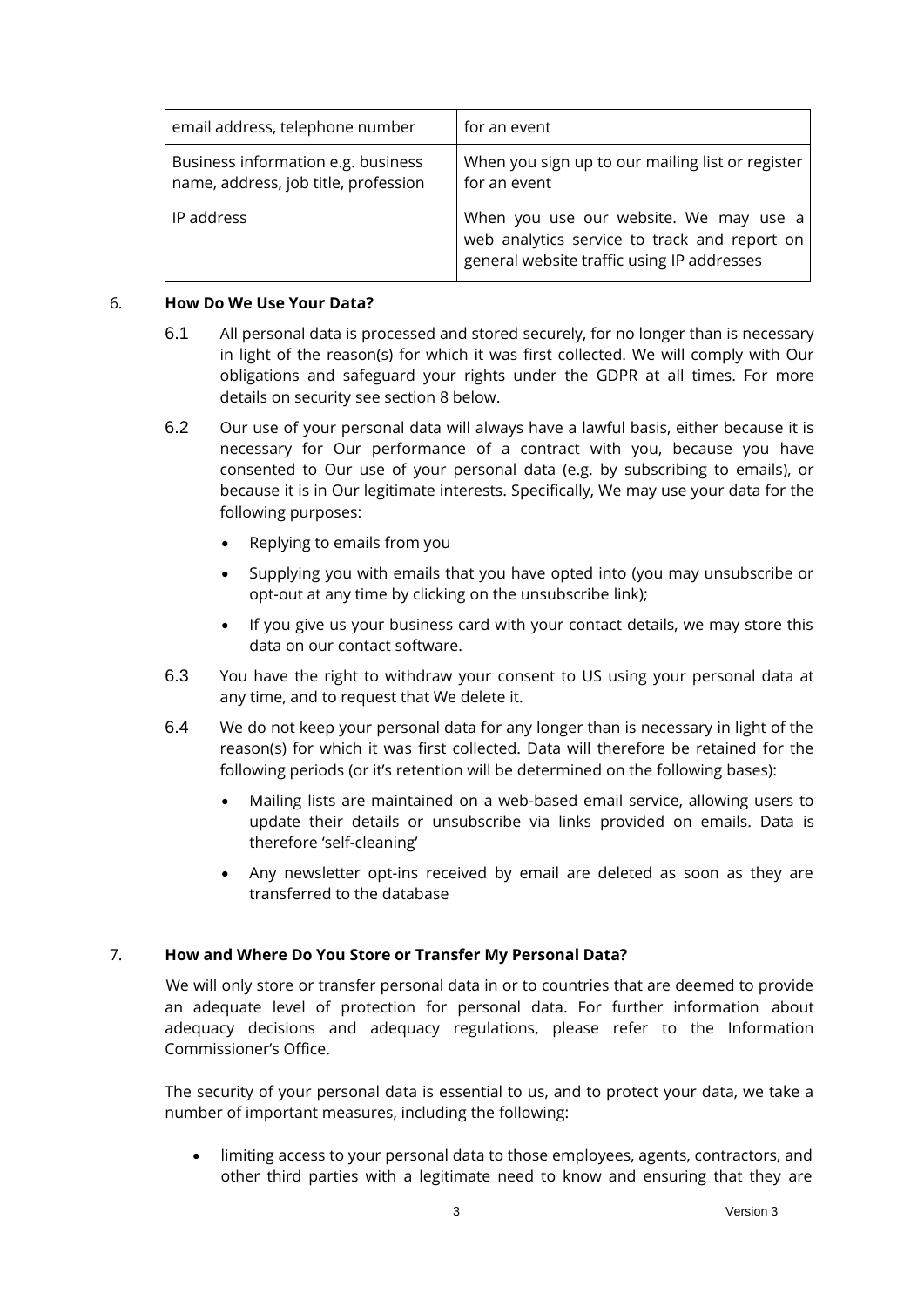subject to duties of confidentiality;

• procedures for dealing with data breaches (the accidental or unlawful destruction, loss, alteration, unauthorised disclosure of, or access to, your personal data) including notifying you and/or the Information Commissioner's Office where we are legally required to do so;

### 8. **Do You Share My Personal Data?**

We will not share any of your personal data with any third parties for any purposes, unless we are required to by law.

In some limited circumstances, we may be legally required to share certain personal data, which might include yours, if we are involved in legal proceedings or complying with legal obligations, a court order, or the instructions of a government authority.

### <span id="page-3-0"></span>9. **How Can I Access My Personal Data?**

If you want to know what personal data we have about you, you can ask us for details of that personal data and for a copy of it (where any such personal data is held). This is known as a "subject access request".

All subject access requests should be made in writing and sent to the email or postal addresses shown in Part 11.

There is not normally any charge for a subject access request. If your request is 'manifestly unfounded or excessive' (for example, if you make repetitive requests) a fee may be charged to cover our administrative costs in responding.

We will respond to your subject access request within one month of receiving it. Normally, we aim to provide a complete response, including a copy of your personal data within that time. In some cases, however, particularly if your request is more complex, more time may be required up to a maximum of three months from the date we receive your request. You will be kept fully informed of our progress.

### 10. **Notification of Data Breach**

In accordance with the UK GDPR we will report certain personal data breaches to the relevant supervisory authority within 72 hours of becoming aware of the breach, where feasible.

If the breach is likely to result in a high risk of adversely affecting individuals' rights and freedoms, we will inform those individuals without undue delay.

We will keep a record of any personal data breaches, regardless of whether we are required to notify

### 11. **What happens If Our Business Changes Hands?**

We may, from time to time, expand or reduce Our business and this may involve the sale and/or the transfer of control of all or part of Our business. Any personal data that you